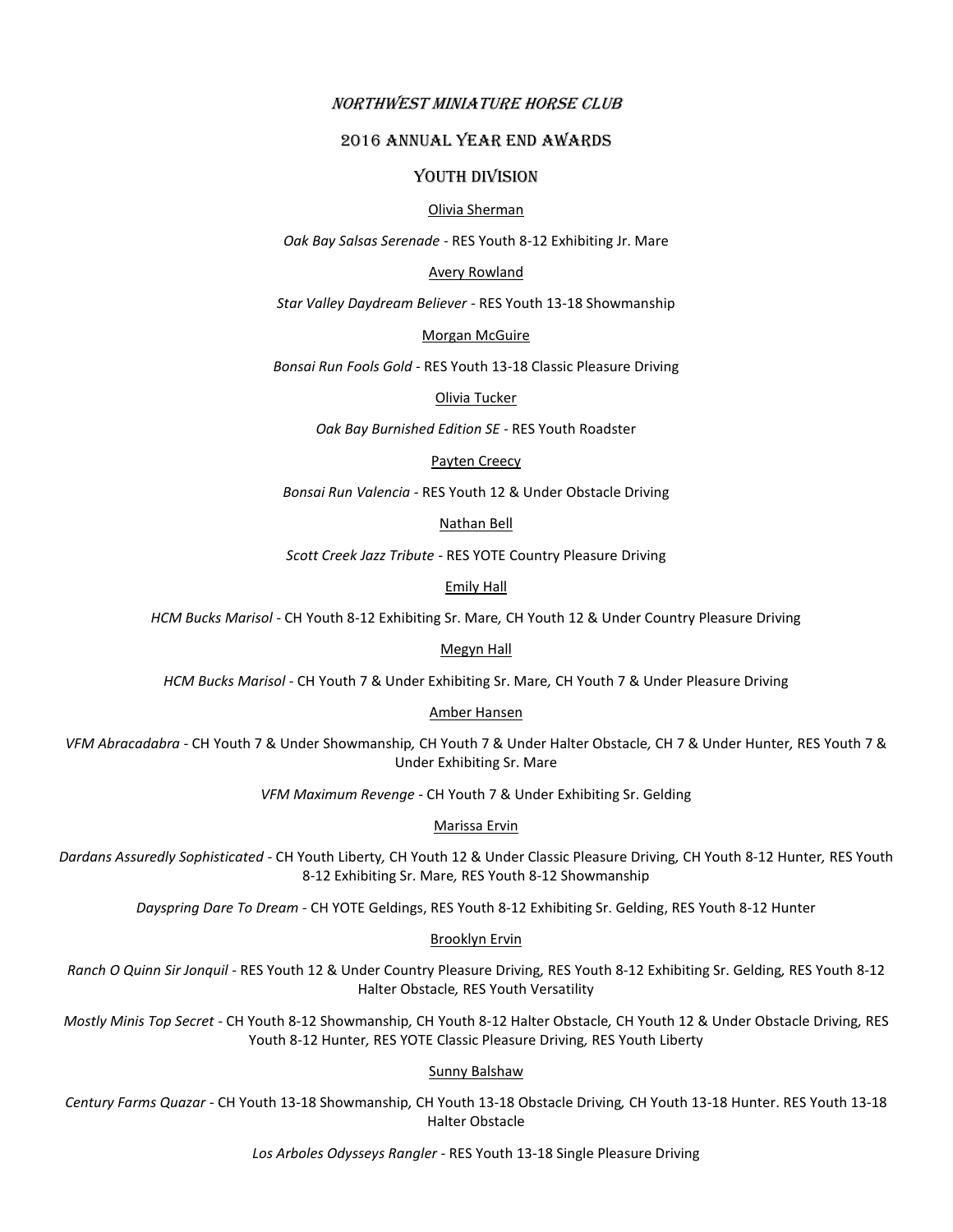*Sunnyvales Monarchos Majestic -* RES Youth 13-18 Country Pleasure Driving

Devlin Newnham

*Oak Grove Legends Born To Run -* CH Youth Roadster*,* CH Youth 13-18 Jumper*,* CH YOTE Country Pleasure Driving*,* CH Youth 13-18 Country Pleasure Driving*,* CH Youth Versatility*,* RES Youth 13-18 Hunter

*Century Farms Crystals Image -* CH Youth 13-18 Single Pleasure Driving

*Vintage Farms Boleros Merengue -* CH Youth 13-18 Classic Pleasure Driving

Benjamin Hansen

*VFM Risque Revenge -* CH Youth 8-12 Exhibiting Jr. Mare

*VFM Maximum Revenge -* CH Youth 8-12 Exhibiting Sr. Gelding*,* CH Youth 8-12 Showmanship

*VFM Banana Anna Bo Banna -* RES Youth 12 & Under Classic Pleasure Driving

Jordan Van Fleet

*VFM Risque Revenge -* CH Youth 13-18 Exhibiting Jr. Mare

*VFM Maximum Revenge -* CH Youth 13-18 Exhibiting Sr. Gelding*,* RES YOTE Geldings

*VFM Banana Anna Bo Banna -* CH Youth 13-18 Halter Obstacle*,* CH YOTE Classic Pleasure Driving*,* RES Youth 13-18 Obstacle Driving*,*  RES Youth 13-18 Jumper

## OVERALL YOUTH 13-18

CH Sunny Balshaw

RES Devlin Newnham

## OVERLL YOUTH 8-12

CH Brooklyn Ervin

### RES Marissa Ervin

## OVERALL YOUTH 7 & UNDER

CH Amber Hansen

RES Megyn Hall

### OVERALL YOTE

CH Jordan Van Fleet

RES Devlin Newnham

TWIGGY AWARD – Given to the Youth Hi Point Driving Horse

CH Oak Grove Legends Born To Run, Devlin Newnham

OVERALL HI POINT YOUTH - Given to the Youth Earnings the Most Year End Points (A youth may only win this award once)

CH Jordan Van Fleet

YOUTH ALL AROUND HORSE AWARD - Sponsored By Heather Kahl/Barbara Kahl

CH Oak Grove Legends Born To Run, Shown By Devlin Newnham

# AMATEUR Division

## Carleen Crosby

*Scott Creek Monarch Dynamic -* RES Amateur Jr. Stallions Level 1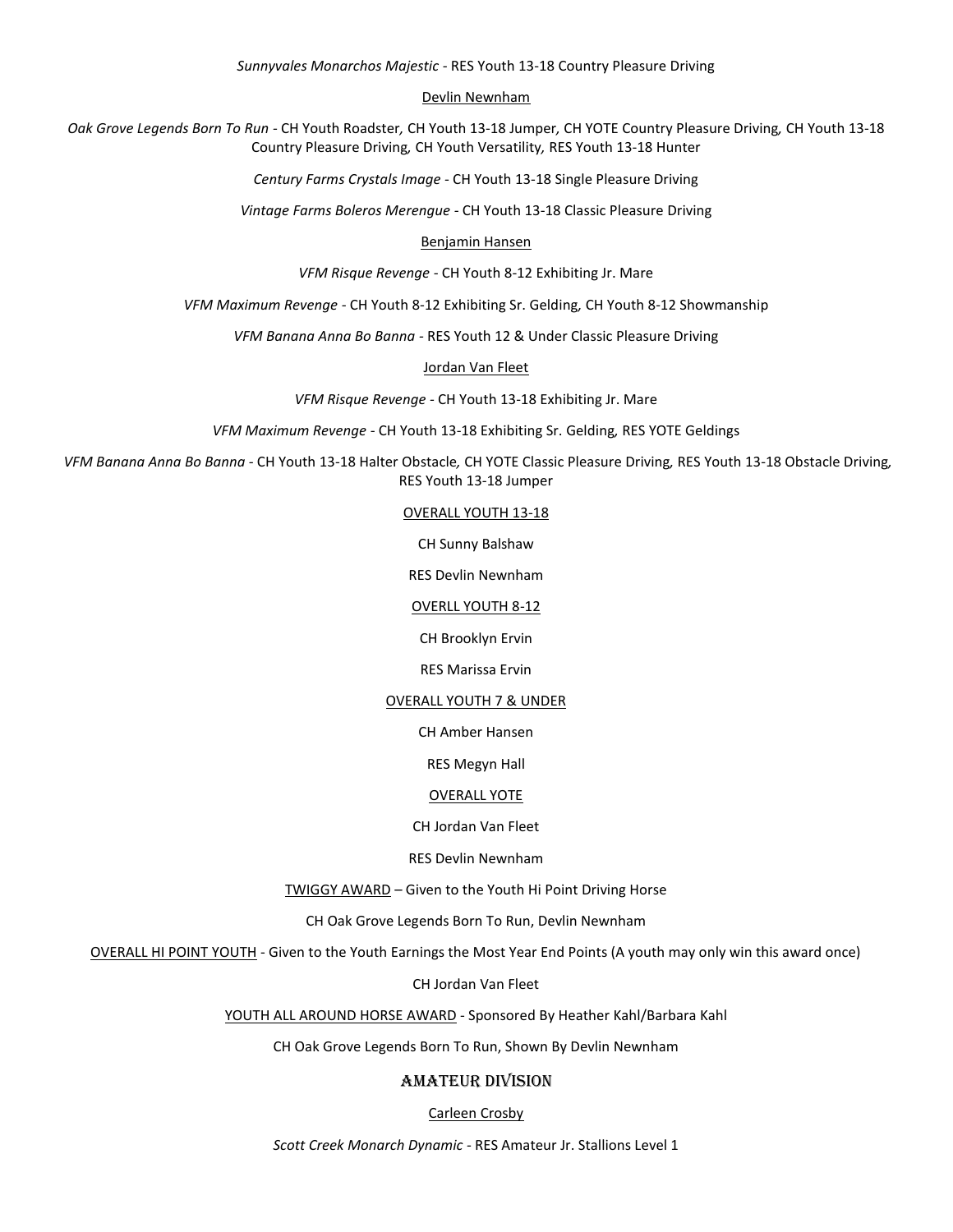### Arlene Dickinson

*Scott Creek Comms Precious Pearl -* RES Amateur Jr. Mares Level 1

Sheryl Peterson

*Oak Bay Salsas Serenade -* RES Amateur Jr. Mares Level 2

### Sharon Dickens

*Bonsai Run And Don't Look Back -* RES Amateur Sr. Geldings Level 1

## Kelly Jensen

*Gallery Originals Miss Perphection -* RES Amateur Stock Type Halter

## Lee Foxall

*Vintage Farms Simply Awesome -* CH AOTE Country Pleasure Driving*,* RES Amateur Country Pleasure Driving Level 1

#### Cindy Saum

*RHMF Geminis Dancin In The Wind -* CH Amateur Country Pleasure Driving Level 1*,* RES Amateur Sr. Mares Level 1*,* RES AOTE Country Pleasure Driving

## John Bosse

*Indigos Dancing Star -* CH Amateur Jr. Stallions Level 1

*Commotions Blazy Zeus -* CH Amateur Jr. Geldings Level 1

#### Julie Hemenway

*RHMF Geminis Black Legacy -* CH Amateur Sr. Geldings Level 2*,* RES AOTE Geldings

*RHMF Geminis Twinklin Star* - CH Amateur Stock Type Halter

### Katie Hansen

*VFM Risque Revenge -* CH Amateur Jr. Mares Level 1

*VFM Maximum Revenge -* CH Amateur Sr. Geldings Level 1*,* CH AOTE Geldings

#### Kelsey Logue

*Winsomes Saved The Best For Last -* CH Amateur Sr. Mares Level 1*,* RES AOTE Mares

*VFM Tour De France -* CH Amateur Classic Pleasure Driving Level 1*,* CH AOTE Classic Pleasure Driving

#### Joanne Ross

*Scott Creek Tru Capistrano -* CH Amateur Jr. Stallions Level 2

*Scott Creek Monarch Curtain Call -* CH Amateur Jr. Mares Level 2*,* CH AOTE Mares

*Scott Creek Bel Triple Crown -* CH AOTE Stallions

## Ailene Tarap

*Marystown McDreamy -* CH Amateur Classic Pleasure Driving Level 2*,* CH Amateur Obstacle Driving*,* RES Amateur Hunter

*Dayspring First Light -* CH Amateur Roadster*,* CH Amateur Hunter*,* CH Amateur Showmanship*,* RES Amateur Obstacle Driving

## OVERALL AMATEUR STALLIONS LEVEL 1

CH Indigos Dancing Star, Shown By John Bosse

RES Scott Creek Monarch Dynamic, Shown By Carleen Crosby

OVERALL AMATEUR STALLIONS LEVEL 2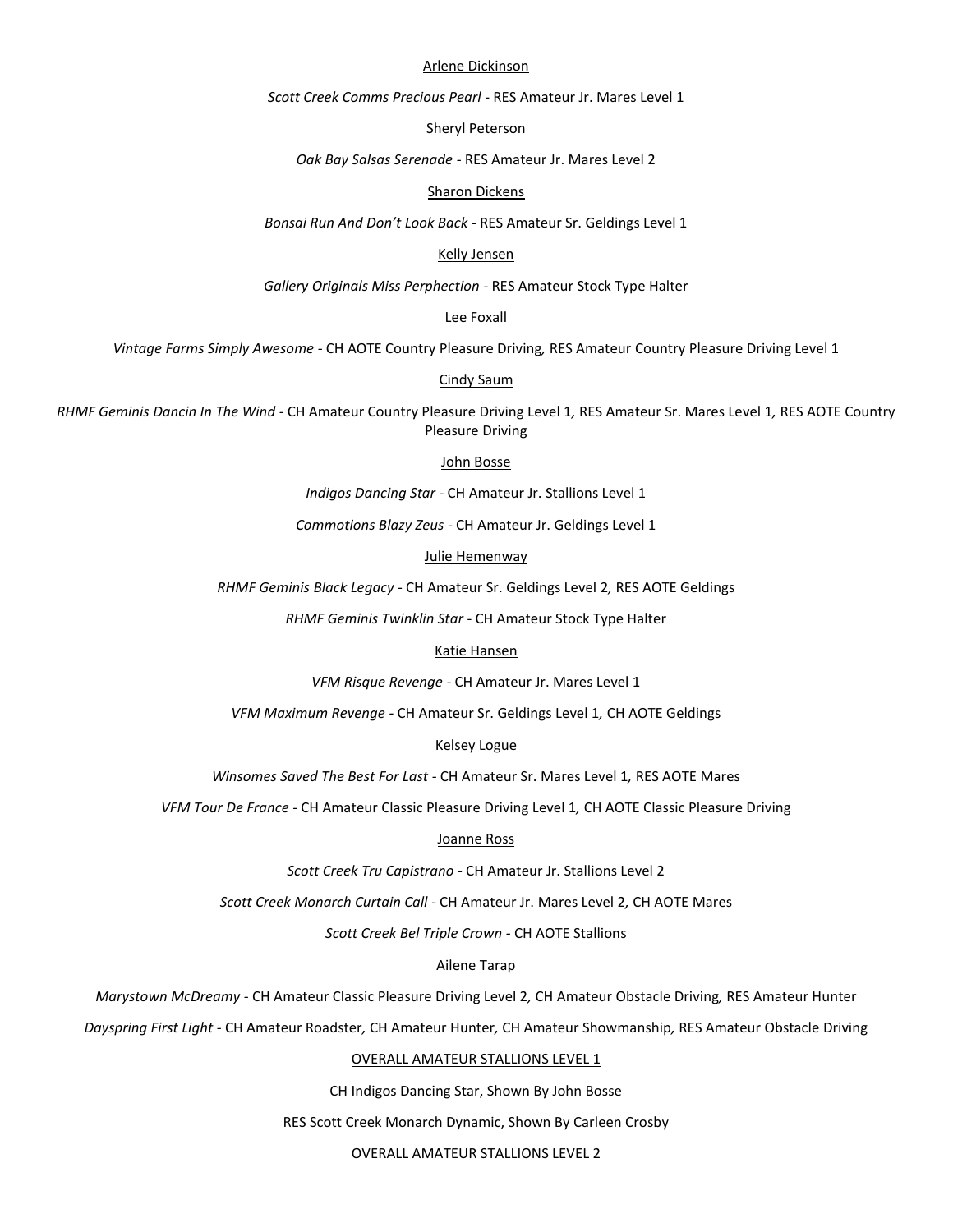CH Scott Creek Tru Capistrano, Shown By Joanne Ross

### OVERALL AMATEUR MARES LEVEL 1

CH VFM Risque Revenge, Shown By Katie Hansen

RES Scott Creek Comms Precious Pearl, Shown By Arlene Dickinson

## OVERALL AMATEUR MARES LEVEL 2

CH Scott Creek Monarch Curtain Call, Shown By Joanne Ross

RES Oak Bay Salsas Serenade, Shown By Sheryl Peterson

### OVERALL AMATEUR GELDINGS LEVEL 1

CH VFM Maximum Revenge, Shown By Katie Hansen

RES Commotions Blazy Zeus, Shown By John Bosse

## OVERALL AMATEUR GELDINGS LEVEL 2

CH RHMF Geminis Black Legacy, Shown By Julie Hemenway

## OVERALL AMATEUR DRIVING LEVEL 1

CH VFM Tour De France, Shown By Kelsey Logue

RES RHMF Geminis Dancin In The Wind, Shown By Cindy Saum

## OVERALL AMATEUR DRIVING LEVEL 2

CH Dayspring First Light, Shown By Ailene Tarap

RES Marystown McDreamy, Shown By Ailene Tarap

### OVERALL AMATEUR PERFORMANCE HORSE

CH Dayspring First Light, Shown By Ailene Tarap

## RES Marystown McDreamy, Shown By Ailene Tarap

## OVERALL AMATEUR LEVEL 1

CH Katie Hansen

RES Cindy Saum

### OVERALL AMATEUR LEVEL 2

CH Ailene Tarap

RES Joanne Ross

## OVERALL AOTE

## CH Joanne Ross

### RES Cindy Saum

## SPECIAL NEEDS division

### Brian Logue

*VFM Tour De France -* CH Adult Special Needs Exhibiting Stallion/Gelding*,* CH Developmentally Challenged Hunter

*Winsomes Saved The Best For Last -* CH Adult Developmentally Challenged Exhibiting Mare/Gelding*,* CH Adult Special Needs Exhibiting Mare

### OVERALL SPECIAL NEEDS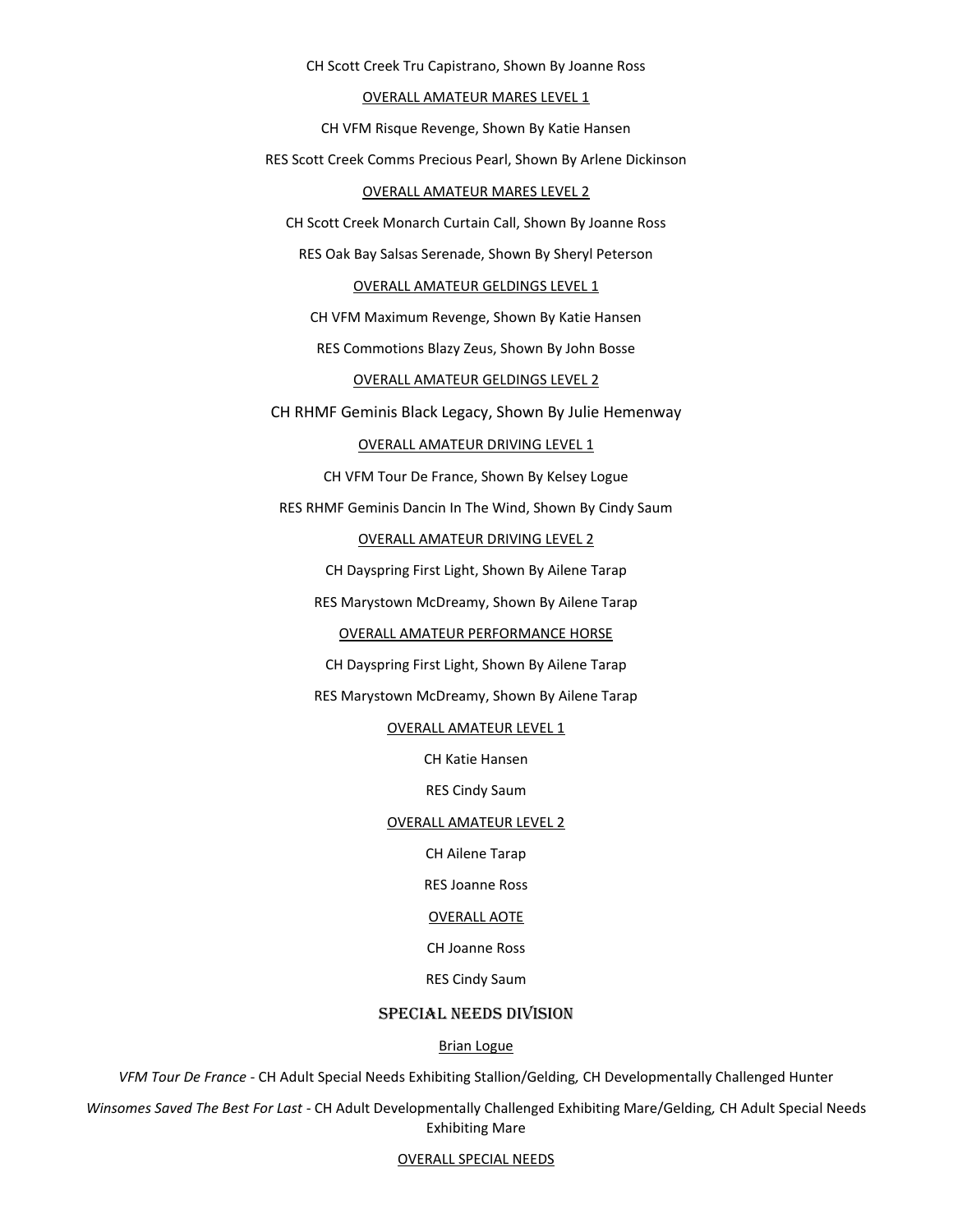### CH Brian Logue

## OPEN division

Cindy Saum

*RHMF Geminis Sparklin Kid -* RES Multi Color Stallions/Geldings

### Gaylene Bartel

*Bonsai Run Fools Gold -* RES Classic Pleasure Driving 32 & Under

### Lee Foxall

*Vintage Farms Simply Awesome -* CH Country Pleasure Driving Geldings

### Roberta Hardy

*Oak Bay Salsas Sharper Image -* CH 2 Yr. Old Stallions, Over 31-33

Barbara Kahl

*Mercedes Giselle -* CH Sr. Mares Over 32-34

#### Leona Alcock

*Bobkats Take A Chance -* CH Ladies Single Pleasure Driving

### Virginia Newnham

*Century Farms Crystals Image -* CH Single Pleasure Driving Stallions

Arlene Dickinson

*Scott Creek Comms Precious Pearl -* RES 2 Yr. Old Mares, Over 31-33*,* RES Solid Color Mares

#### Julie Hemenway

*RHMF Geminis Twinklin Star -* RES Multi Color Mares*,* RES Stock Type Halter Mares

### John Bosse

*Commotions Blazy Zeus -* CH 2 Yr. Old Geldings*,* CH Solid Color Stallions/Geldings

## Kelsey Logue

*Winsomes Saved The Best For Last -* CH Liberty*,* RES Sr. Mares Over 32-34

### Cherie Smith

*Gallery Originals Miss Perphection -* CH Multi Color Mares*,* CH Stock Type Halter Mares

### Bambi Roylance

*Lazy RS Super Star -* CH Classic Pleasure Driving 32 & Under*,* CH Classic Pleasure Driving Mares

### Sharon Dickens

*Bonsai Run And Don't Look Back -* CH Multi Color Stallion/Geldings*,* CH Classic Pleasure Driving Over 32-34*,* CH Classic Pleasure Driving Geldings*,* RES Sr. Geldings Over 32-34 *,* RES Classic Ladies Pleasure Driving

## Sheryl Peterson

*Oak Bay Salsas Serenade -* RES Yearling Mares Over 30-32

*Mountain Meadows Bey Explosion -* RES Single Pleasure Driving Stallions

#### Heather Ward

*Sunnyvale Monarchos Majestic -* CH Country Pleasure Driving Over 32-34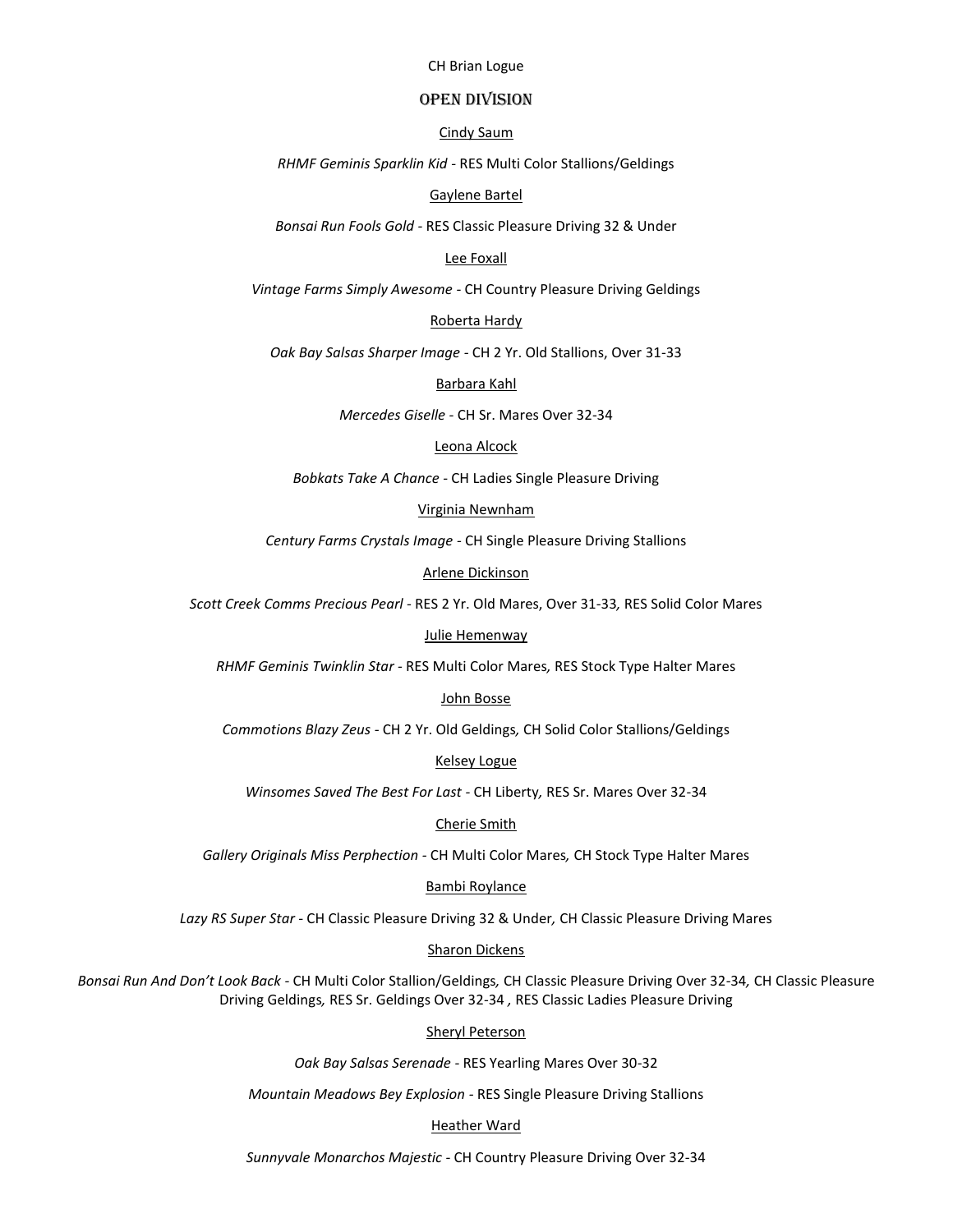*Century Farms Quazar -* RES Open Halter Obstacle *,* RES Open Hunter

## Ailene/Paul Tarap

*Marystown McDreamy -* CH Classic Pleasure Driving Stallions*,* CH Ladies Classic Pleasure Driving

*Dayspring First Light -* CH Open Halter Obstacle*,* CH Open Obstacle Driving*,* CH Open Hunter

## Joanne/Larry Ross

*Scott Creek Bel Triple Crown -* CH Yearling Stallions Over 28-30

*Scott Creek Tru Capistrano -* RES Yearling Stallions Over 28-30

*Scott Creek Monarch Curtain Call -* CH Yearling Mares Over 30-32

### Katie Hansen

*VFM Reddy For Revenge -* CH Yearling Mares Over 28-30*,* CH Solid Color Mares

*VFM Risque Revenge -* CH 2 Yr. Old Mare Over 31-33

*VFM Maximum Revenge -* CH Sr. Geldings Over 32-34

*VFM Fairest Image -* CH Country Pleasure Driving Mares, CH Open Roadster, RES Country Pleasure Driving Over 32-34

### OVERALL JR STALLIONS

CH Scott Creek Bel Triple Crown, Owned By Joanne/Larry Ross

RES Scott Creek Tru Capistrano, Owned By Joanne/Larry Ross

RES Indigos Dancing Star, Owned By John Bosse

## OVERALL JR MARES

CH Scott Creek Monarch Curtain Call, Owned By Joanne/Larry Ross

RES VFM Risque Revenge, Owned By Katie Hansen

### OVERALL SR MARES

CH Mercedes Giselle, Owned By Barbara Kahl

RES Winsomes Saved The Best For Last, Owned By Kelsey Logue

### OVERALL JR GELDINGS

CH Commotions Blazy Zeus, Owned By John Bosse

### OVERALL SR GELDINGS

CH VFM Maximum Revenge, Owned By Katie Hansen

RES Bonsai Run And Don't Look Back, Owned By Sharon Dickens

### OVERALL SINGLE PLEASURE DRIVING

CH Century Farms Crystals Image, Owned By Virginia Newnham

RES Mountain Meadows Bey Explosion, Owned By Sheryl Peterson

## OVERALL COUNTRY PLEASURE DRIVING

CH VFM Fairest Image, Owned By Katie Hansen

RES Sunnyvale Monarchos Majestic, Owned By Heather Ward

### OVERALL CLASSIC PLEASURE DRIVING

CH Bonsai Run And Don't Look Back, Owned By Sharon Dickens